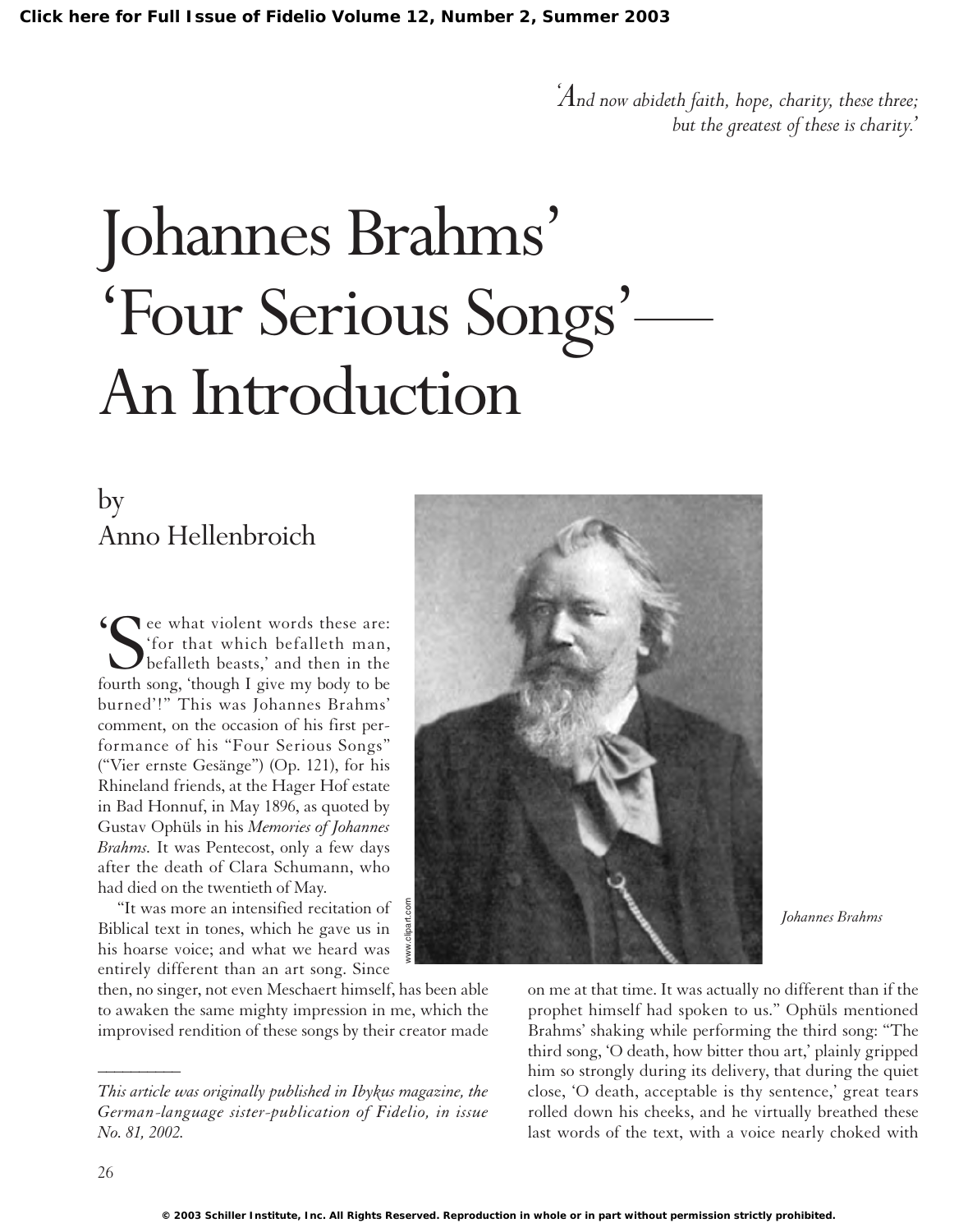tears. I shall just never forget the moving impression of this song."

The "Four Serious Songs" were the last songs composed by Brahms, then 63 years of age. He died less than a year later, on April 3, 1897. This songcycle for bass voice and piano, which uses texts from the Old Testament, and the famous words of St. Paul to the Corinthians, "Though I speak with the tongues of men and of angels and have not charity [love, *agapē*], I am become as a sounding brass and a tinkling cymbal," culminating in the exclamation, "But now abide faith, hope, and charity, these three, but the greatest of these is charity," has the character of a musical last will and testament by Brahms. (Opus 122, his very last compositions, are eleven organ chorale preludes, which Brahms completed in 1896.)

## Musical Testament

In this work of art, Brahms has musically posed the central questions of human existence. If man dies just as beasts do, what about man's spirit? What outlasts death? What is essential for the future, the generations yet to come, which distinguishes man from beasts? ("Who knoweth the spirit of man that goeth upward?. . . For who shall bring him to see what shall be after him?"—from Song 1). What about all the evil, all the injustice, which befalls man because of his own too great power? (Song 2). Death is bitter for men, who live without sorrows; can it "do well"? ["acceptable is thy sentence ... " in the King James Version]. Can it be a deliverance for him who can expect nothing better? (Song 3). "And though I bestow all my goods to the poor, and though I give my body to be burned, and have not charity, it profiteth me nothing. But now abideth faith, hope, and charity, these three, but the greatest of these is charity" (Song 4) [SEE Box, pages 25-26].

Brahms did not call his work

#### **Bible Text** (King James Version)

#### Song 1.

*Ecclesiastes 3: 19-22* 19. For that which befalleth the sons of men befalleth beasts; even one thing befalleth them: as the one dieth, so dieth the other;

yea, they have all one breath;

so that a man hath no preeminence above a beast: for all is vanity.

20. All go unto one place; all are of the dust, and all turn to dust again.

21. Who knoweth the spirit of man that goeth upward, and the spirit of the beast that goeth downward to the earth?

22. Wherefore I perceive that there is nothing better, than that a man should rejoice in his own works; for that is his portion;

for who shall bring him to see what shall be after him?

## Song 2.

#### *Ecclesiastes 4: 1-3*

1. So I returned, and considered all the oppressions that are done under the sun:

and behold the tears of such as were oppressed, and they had no comforter; and on the side of their oppressors there was power; but they had no comforter.

2. Wherefore I praised the dead which are already dead more than the living which are yet alive.

3. Yes, better is he than both they, which hath not yet been,

who hath not seen the evil work that is done under the sun.

*Italicized text repeated by Brahms.* **Boldface text diverges from the German Bible text.**

### **Brahms Text**

#### 1. Gesang

#### **Andante**

A Denn es gehet dem Menschen wie dem Vieh, wie dies stirbt, so stirbt er auch, *wie dies stirbt, so stirbt er auch;* und haben alle einerlei Odem, *und haben alle einerlei Odem,* und der Mensch hat nichts mehr denn das Vieh; denn es ist alles eitel, *denn es ist alles eitel.*

#### **Allegro**

- B Es fährt alles an einem Ort; es ist alles von Staub gemacht, und wird wieder zu Staub.
- C Wer weiß, ob der Geist des Menschen aufwärts fahre, *aufwärts fahre, aufwärts fahre,* und der Odem des Viehes unterwärts unter die Erde, *unterwärts, unter die Erde*fahre?

#### **Andante**

A9 Darum sahe ich, daß nichts Bessers ist, denn daß **der** Mensch frölich **(!)** sei in seiner Arbeit, denn das ist sein Teil.

#### **Allegro**

B' Denn wer will ihn dahin bringen, daß er sehe, was nach ihm geschehen *was nach ihm geschehen wird?*

## 2. Gesang

#### **Andante**

- I Ich wandte mich, und sahe an alle, die Unrecht leiden unter der Sonne, *die Unrecht leiden unter der Sonne;* und siehe, *siehe,* da waren Tränen.
- II *Tränen* derer, die Unrecht litten, und hatten keinen Tröster und die ihnen Unrecht täten, waren zu mächtig, daß sie keinen Tröster, *keinen Tröster* haben konnten.
- III Da lobte ich die Toten, die schon gestorben waren, mehr, denn die Lebendigen, die noch das Leben hatten; Under der noch nicht ist, ist besser **als** alle beide,
- IV und des Bösen nicht inne wird, das unter der Sonne geschieht.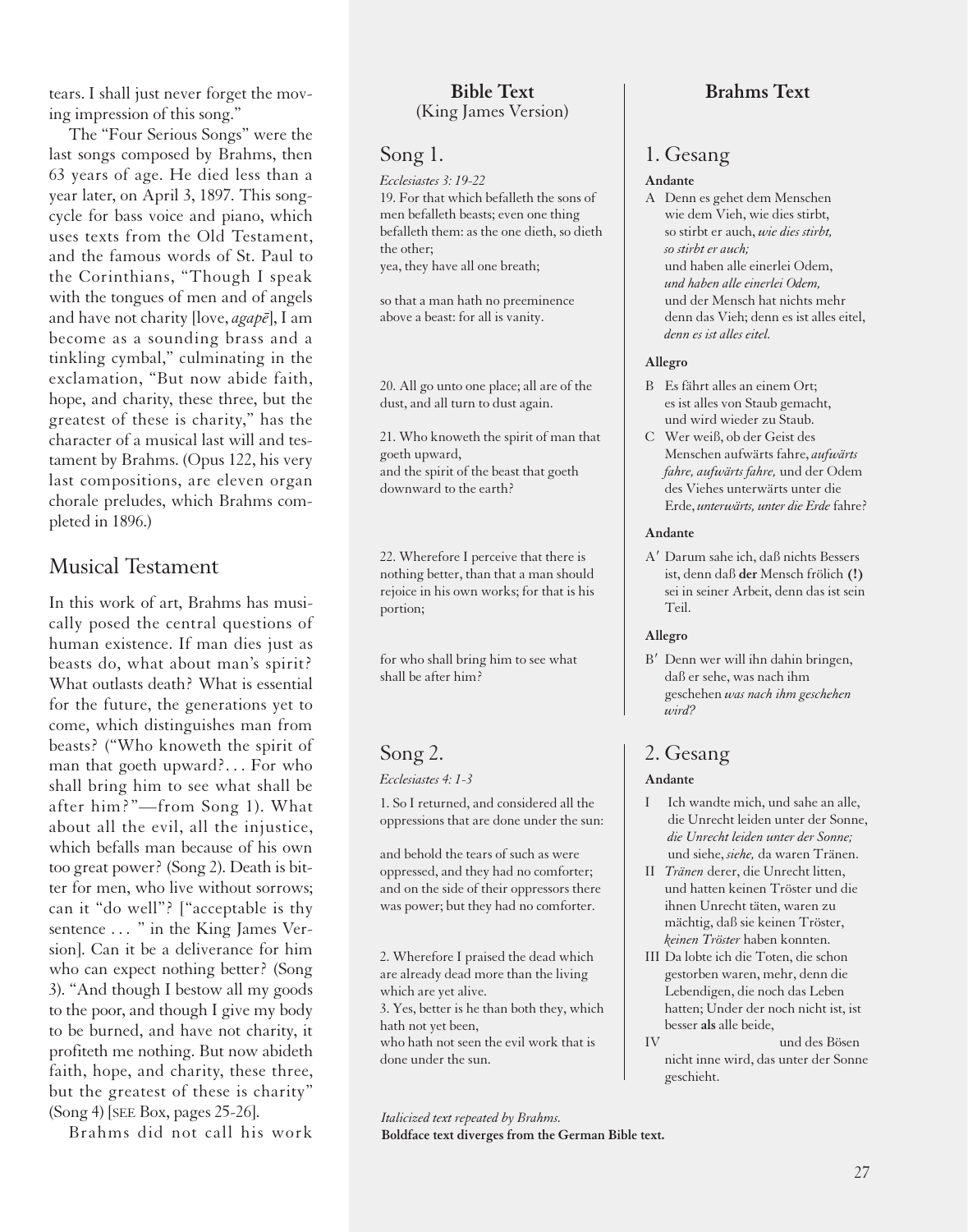#### **Bible Text** (King James Version)

## Song 3.

#### *Ecclesiasticus 41: 1-2*

1. O death, how bitter is the remembrance of thee to a man that liveth at rest in his possessions, unto the man that hath nothing to vex him, and that hath prosperity in all things: yea, unto him that is yet able to receive meat!

2. O death, acceptable is thy sentence unto the needy, and unto him whose strength faileth, that is now in the last age, and is vexed with all things, and to him that despaireth, and hath lost patience!

## Song 4.

#### *1 Corinthians 13: 1-3, 12-13*

1. Though I speak with the tongues of men and of angels, and have not charity, I am become as sounding brass, or a tinkling cymbal.

2. And though I have the gift of prophecy, and understand all mysteries, and all knowledge; and though I have all faith, so that I could remove mountains, and have not charity, I am nothing.

3. And though I bestow all my goods to feed the poor, and though I give my body to be burned, and have not charity, it profiteth me nothing. . . .

12. For now we see through a glass, darkly; but then face to face: now I know in part; but then shall I know even as I am known.

13. And now abideth faith, hope, charity, these three; but the greatest of these is charity.

*Italicized text repeated by Brahms.*

**Boldface text diverges from the German Bible text.**

## **Brahms Text**

## 3. Gesang

#### **Grave**

- A O Tod, *o Tod,* wie bitter, *wie bitter* bist du, wenn an dich gedenket ein Mensch, *gedenket ein Mensch,* der gute Tage und genug hat und ohne Sorge lebet, und dem es wohl geht in allen Dingen, und noch wohl essen mag! *O Tod, o Tod, wie bitter, wie bitter bist du.*
- B O Tod, wie wohl tust du dem Dürftigen, der da schwach und alt ist, der in allen Sorgen steckt, und nichts Bessers zu hoffen, noch zu **erwarten** hat! *O Tod, o Tod, wie wohl tust du, wie sohl, wie wohl tust du.*

## 4. Gesang

#### A **Andante con moto et anima**

- a Wenn ich mit Menschen- und mit Engelzugen redete
- b und hätte der Liebe nicht, so wäre ich ein tönendes Erz, oder eine klingende Schelle.
- a<sup>'</sup> Und wenn ich weissagen könnte, und wüßte alle Geheimnisse und alle Erkenntnis, und hätte allen Glauben, also, daß ich Berge versetzte
- b' und hätte der Liebe nicht, so wäre ich nichts, *so wäre, wäre ich nichts.*
- a" Und wenn ich alle meine Habe den Armen gäbe, und ließe meinen Leib brennen,
- b" und hätte der Liebe nicht so wäre mirs nichts nütze, *so wäre mirs nichts nütze.*
- B **Adagio**
- c<sup>'</sup> Wir sehen jetzt durch einen Spiegel in einem dunklen Worte, dann aber von Angesicht zu Angesichte. Jetzt erkenne ichs stückweise, dann aber werd ichs erkennen, gleichwie ich erkennet bin.
- a" Nun aber bleibet Glaube, Hoffnung, Liebe, dise drei,
- c'' aber die Liebe ist die Größeste unter ihnen, *die Liebe ist die ist die Größeste unter ihnen.*

"Four Spiritual" or "Four Biblical" songs, but rather "Serious" songs. So he makes it clear in the title, that these solo songs with piano would permit to resound in an almost symphonic dimension, questions which confront all men, questions of mortality and eternity, from which none can escape. Actually, in their artistic affirmation, they are a challenge to the imprisonment of human activity within sense perception, comparable to the great Bach *Passions,* or Beethoven's Ninth Symphony or *Missa Solemnis.*

Brahms composed them as a cycle, although composition of the fourth song, the "high song of love" of the New Testament, was completed somewhat earlier. Since his youth, Brahms had made a habit of writing out important text fragments from the Classics, poems, and aphorisms. Thus, he had collected more than five hundred quotations, from Sophocles, Shakespeare, Lessing, Jean Paul Richter, Schiller, Goethe, but also from Schumann and Beethoven, and others. "I invested all my money in books; books are my highest desire; since infancy I read as much as I could, without any guidance in distinguishing the worst from the best. As a child I devoured countless chivalric romance novels, until *The Robbers* fell into my hands, which I had no idea had been written by a great poet. I demanded more from this same Schiller, after which I did get more," Brahms had said (from the account in the diary of Hedwig von Solomon, of his first meeting with the twenty-year-old Brahms). Likewise, Brahms gathered a notebook full of Bible quotations. The passages he selected for setting in his musical compositions closely correlate to these notebook entries. As the Apostle Paul wrote in 1 Corinthians 13, in the passages selected by Brahms as the text for Song 4, "For now we see through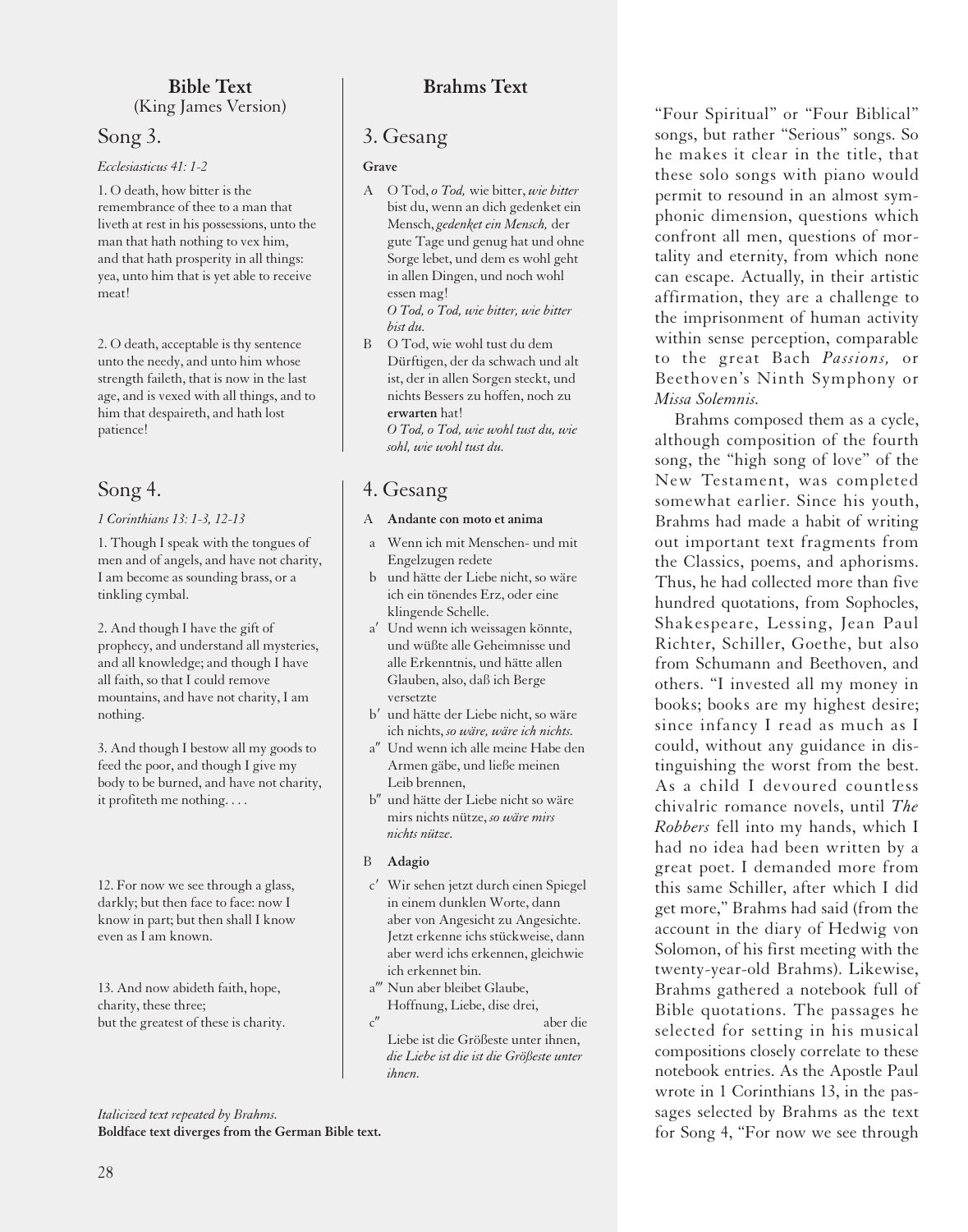a glass, darkly; but then face to face . . . but the greatest of these is charity." This selection of verses over-arches all the previous songs, showing, as it were, Brahms' intention to achieve a large, selfdeveloping unity of the four songs.

In this way, Brahms was able to compose the continuity into each song, through a musical tracing out of the ordering principle of the paradoxical ideas, of these "unrhythmical" verses, engendering the effect of a "strophe."

Thus, Brahms' musical approach is able to unfold the full effect, through the repetition therefore through the transformation—of Biblical texts, or through the insertion of a refrain, so that the single song works more intensively "strophically," but also retains an "individual profile." This is especially clear in Song 3: "O death, O death [repeated], how bitter, how bitter [repeated] thou art"; then, between the second

FIGURE 1. Grave ltŀ. Jц repented FIGURE 2.Andante りょじ Den o ber dem 2nd ræister ls register ŋ., Vidu Men schen wie dem dies wirbt, adebo 짜ic ealebe, dies <u>sú: br</u> **sude** auch, wie bû

and third verses, this part is repeated as a refrain [SEE Figure 1].

Brahms was able to carry forth the ideas through motivic variation, and in this way, to form a song and a cycle with almost invisible ligaments. In this way, the "second strophe" of the third song (O death), "how well thou dost" (*wie wohl tust du*) is the inversion of the motif of the first strophe:



The displacement of accents, changes in timing, and so forth, often produce a self-reflexive element in the development of the song, which unlocks the poetic effect, first in the development, and then in the broadening of the whole.

So, for example, in the first song: "Denn es gehet dem *Men*schen wie den *Vieh* (on the stressed beat), wie *dies* (stressed) stirbt, so *stirbt* (stressed) er *auch* (stressed), etc." (Or, in the English-language equivalent, in the words of the King James Version: "that which befalleth the sons of *men* befalleth *beasts,* . . . as the *one* dieth, so *dieth* the other [*also*].") [SEE Figure 2]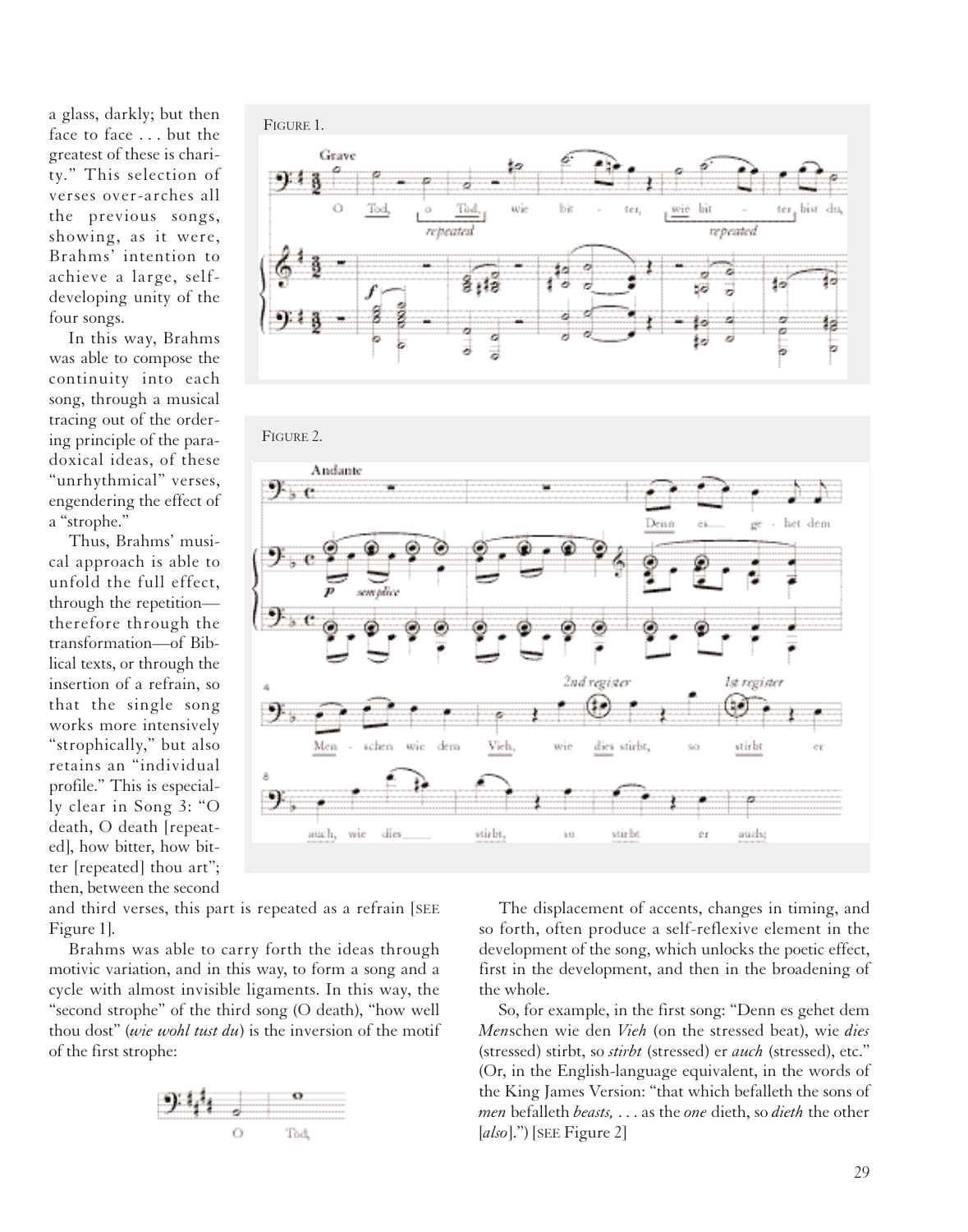Also, Brahms succeeds in creating an obvious deepening of the thought, by separating by three beats the two appearances of the word "stirbt" ("dies"), and letting the second appearance sink into the first register of the bass voice (G-natural).

The motif of the singer's part is something carried forward from the first two measures of the piano part. Brahms lets the dominant tone A (in D-minor), like an anchor, play virtually throughout, as a bass ostinato. One is reminded of the choral entrance in Bach's *St. John Passion,* in which Bach—in the greater dimension of passion—prepares the musical tension for the mighty choral entrance "Herr unser Herrschen" ("Lord our Ruler") through the close, stepwise movement of the violins and violas over the ostinato bass.

Brahms develops various polyphonic usages, such as augmentation and canonic dialogue while preserving all the individuality of each song—in order to make audible the organic unity of the whole [SEE Figure 3].

Here it becomes clear, how Brahms deliberately seizes and

FIGURE 3. *From the Allegro of Song 1: Compare the eighth-note passages of the upper voice of the piano part in measures 26 and 27*  $(\triangle)$  *to the quarter-note passage for the bass in measures 36-39*  $(\triangle)$ *, and the upper piano voice in measures 30 and 31* (**●**) *to the bass voice in measures 32-35* (**●**)*.*





develops aspects of the Bachian or Mozartian musical language, in order to motivically interlace the thought ". . . es fährt alles an einen Ort . . . es ist alles von Staub gemacht, und wird wieder Staub" ("all go to one place . . . all are of the dust, and turn to dust again") with the closing thought "denn wer will ihn dahin bringen, daß er sehe, was nach ihm geschehen wird?" ("for who shall bring him [man] to see, what shall be after him?").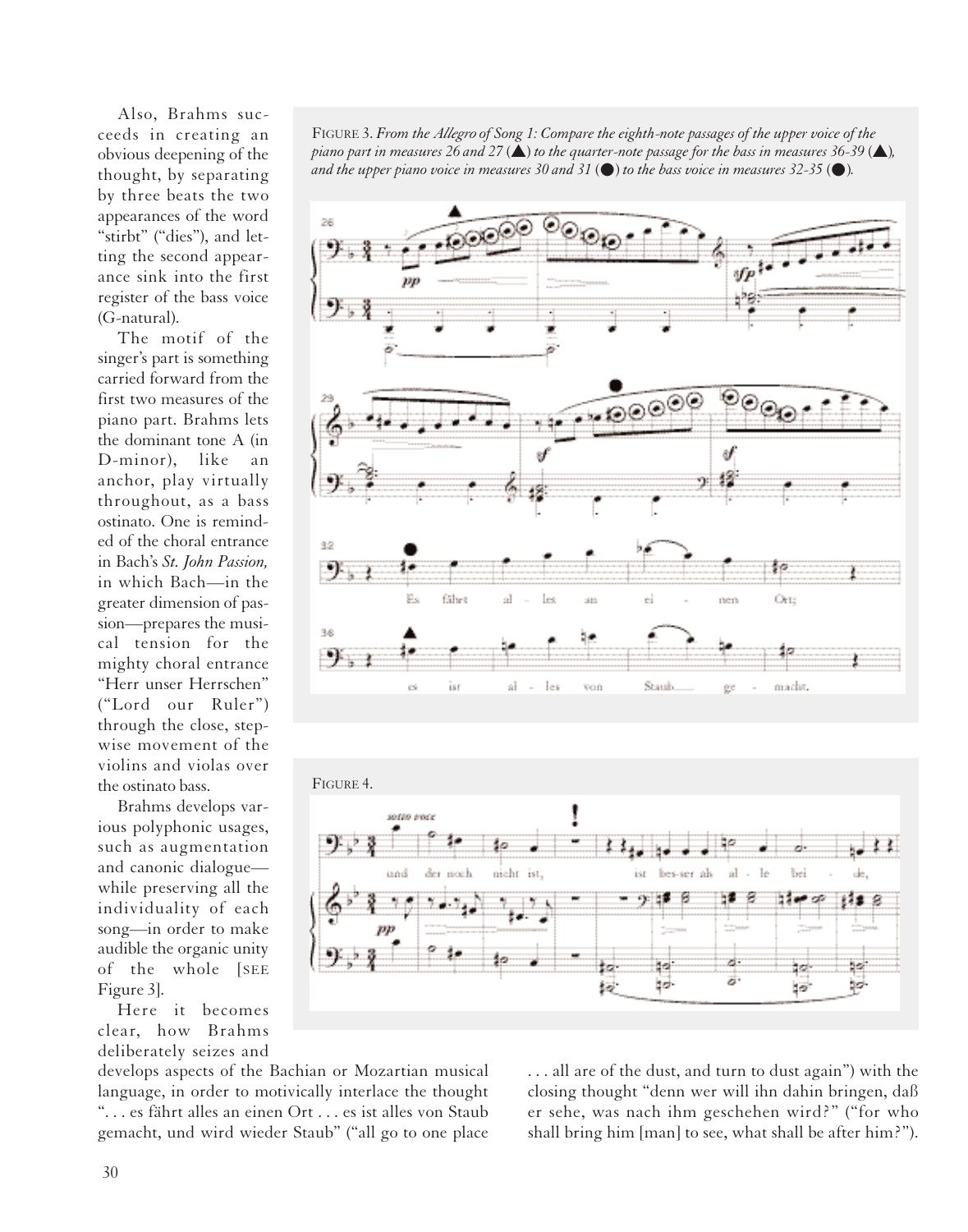

For, augmentation of the theme and diminution of the note values were Bach's means to lawfully represent polyphonic thoughts *via* an increasingly close spacing of different thematic entrances, as the musical work proceeds. (Bach's *Musical Offering* is exemplary of this.) Brahms generates the musical intensity of the closing question of Song 1, "was nach ihm geschehen wird?" ("what shall be after him?") through the rhythmic change from the 3/4 meter of the reprise-like *allegro* part, to the 9/4 meter of the closing, proceeding along with the long note values, the equivalent of a long, sustained cry.

In his recollections of Brahms, Ophüls also recalls the following observation by Brahms: "You simply wouldn't believe, how difficult it is to compose this unrhythmical Bible text."

In teaching, as his student Gustav Jenner reports, Brahms advised the following for the process of composition: "Brahms demanded of a composer, first of all, that he know the text exactly. By that, of course, he was also to understand that by all means, the structure and meter of the poem be clear. Then he recommended to me, that I carry the poem I intended to set, around in my head for a long time, and that before composing it, I recite it

aloud more frequently, thereby to pay exact attention to what the recitation entails in particular, especially taking note of the pauses, to retain this later for the work."

Song 2 contains a dramatic example of a setting of a "pause." Just after the words, "Da lobte ich die Toten, die schon gestorben waren, mehr als die Lebendigen, die noch das Leben hatten; und der noch nicht ist" ("Therefore I praised the dead which are already dead more than the living which are yet alive, . . . and they which have not yet been"), Brahms places a complete measure of rest for both voice and piano, and only then, after this

sustained stillness of the "not-yet-been" ("Noch-nichtist"), concludes the verse: "ist besser als alle beide und das Bösen nicht inne wird, das unter die Sonne geschieht" ("better is he than both they, which have not yet been, who have not seen the evil work that is done under the sun") [SEE Figure 4].

Throughout his life, Brahms intensively studied his musical forebears. For example, on Nov. 20, 1893, Brahms sent an astounding tabulation to Billroth, a friend of many years, following up a discussion about the predominance of major or minor in the pre-Bach period. Since Billroth asserted that the minor would predominate in all periods, just as in the oldest folk songs, Brahms drew up a list, which he called "statistical contributions pertaining to major and minor." He "classified," in this way, Bach's cantatas, 65 in major and 55 in minor, and in the same fashion the works of Beethoven, Haydn, and Mozart, as well as Clementi. Brahms laid out a similar "collection of interesting passages of the old masters," a technical study of passages from compositions of thirty-two composers, in which he gives an account of their uses of especially the intervals of the fifth and the octave.

In the "Four Serious Songs," Brahms composed with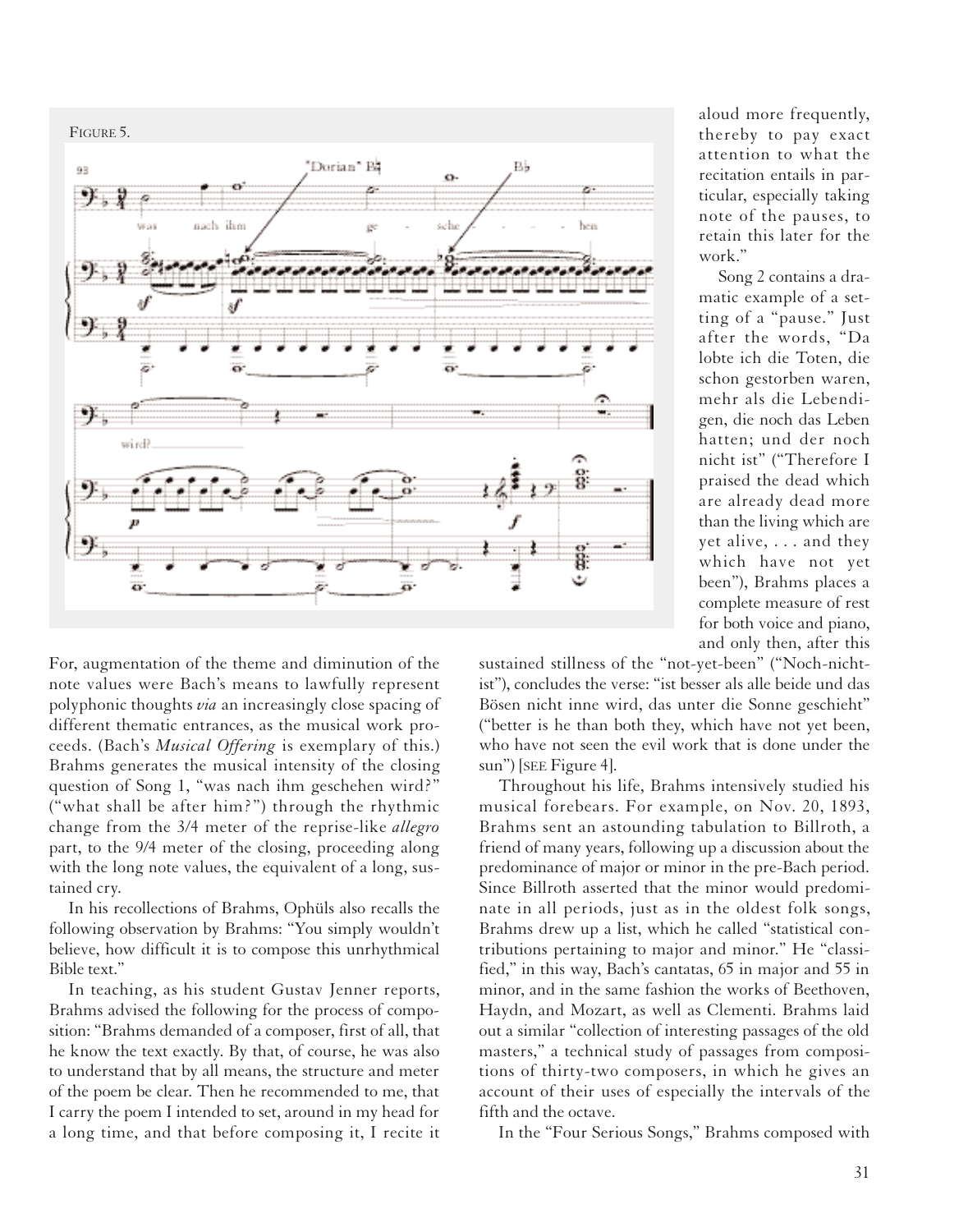

*Brahms (center) on a walk with his friends Rudolf von der Leyen (second from right) and Gustav Ophüls (far right), at the Hager Hof, Pentecost, 1896. On this Feast of Pentecost, Brahms performed his "Four Serious Songs" for the first time.*

a method of modal transformations which broke through the earlier uses of modality that had arisen in earlier stages of musical development, beginning with the "church modes" around the Sixteenth century, then through the establishment of a clear polarity between major and minor, which Beethoven then went beyond, in his late works (around Op. 132), using modes in a new way, to produce new expressive possibilities. An example is the closing phrase of the first of the "Serious Songs": "Denn wer will ihn [here a change from 3/4 to 9/4] dahin bringen, daß er sehe, was nach ihm geschehen wird, was nach ihm geschehen wird?" ("For who shall bring him to see, what shall be after him?") One hears a gradual changing over (through a piano trill) into the Dorian mode (measure 94, B-natural), then to D-minor, where the B-natural (which doesn't "belong") lets the thoughts of the last verse of Song 1 ring out with an archaic effect, with the help of the trill between the D and A, an open fifth, the central tones of this song [SEE Figure 5].

Certainly in the entire musical literature of the Nineteenth century, there is no other comparable work for solo voice and piano using text from both the Old and New Testaments. Only Dvořák, the Czech composer much promoted by Brahms, published ten "Biblical Songs" (Op. 99) for low voice in 1894. In fact, Brahms' work towers as a testament for our times. Through his condensation of the language of Bach, Mozart, and Beethoven, in his collation of millennia-old verses, Brahms left behind a musical work, which the composers of the future, who intend to create something new and essential, must study in the most serious way.

## Brahms: 'They Are Seriously Disturbing'

On May 7, 1896, Brahms' biographer, Max Kalbeck, and the writer Wilhelm Raabe, were present at the celebration of Brahms' sixty-third birthday. In the course of the conversation, Brahms said, "I gave this to myself as a gift today. Yes, to myself! If you read the text, you shall grasp why." He took a bundle with the "Four Serious Songs" out of his standing-desk and said, "I wouldn't think publication of these would be allowed." Yet, the day after his birthday, Brahms wrote a letter to

Simrock, in which he announced the songs. He wanted to give his publisher "a little joy—as I did for myself today, in that I wrote a few little songs for myself. I'm thinking about publishing them—and about dedicating them to Max Klinger! So you see, that actually they're not just for fun—in fact, the opposite. They are seriously disturbing, and therefore so God-less that the police could prohibit them—if they weren't all taken from the Bible."

In his recollections of the 1896 Feast of Pentecost, Gustav Ophüls cites similar statements by Brahms, after Brahms had performed the songs a second time for this small circle, repeating the first three. He addressed the question to Ophüls, who was the assistant judge of Duesseldorf, "whether in some way the public circulation of these songs, already sitting at Simrock's ready for publication, could be prohibited on religious grounds. Today [1920–AH], I no longer recall exactly what I said in reply, but I do remember that I strongly expressed the conviction that such an extreme juridical measure would be a disgrace and a dishonor to art. Today, twenty-three years later, when the 'Four Serious Songs,' this monumental capstone of Brahms' life's work, have become the common possession of the whole world, the doubt lurking in Brahms' question seems scarcely comprehensible to us."

In letters and conversations, Brahms generally did not refer to his work as "little songs," but rather as "Alpine folk songs" or as "merry songs"—obviously an idiosyn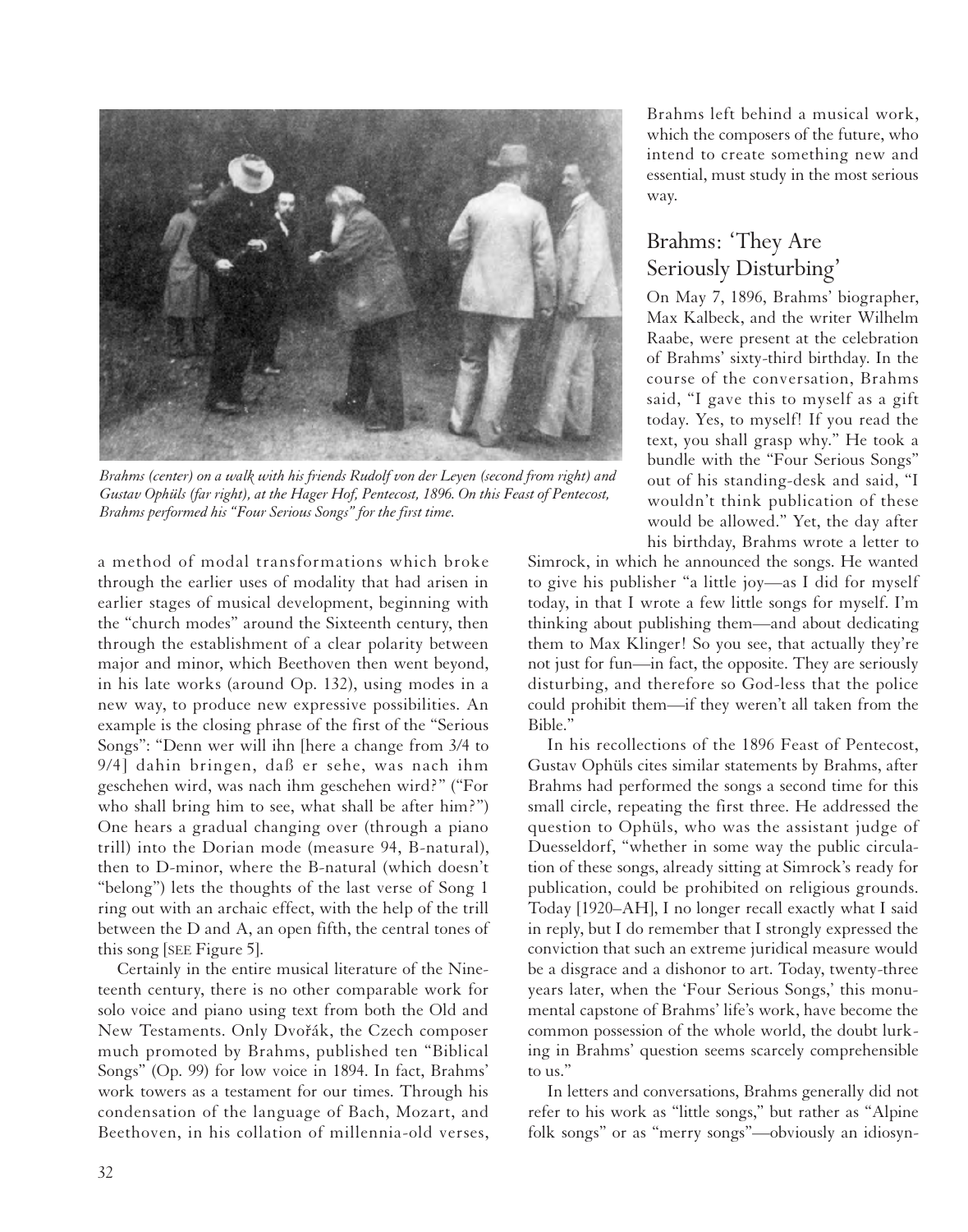cratic and ironic characterization, with the intent of counterposing the paradox in these songs to the reigning pessimism of the day the pessimism of a Schopenhauer, or Nietzsche, or likewise of Wagner.

How sensitive Brahms could be, shows in a letter to the daughter of Clara Schumann he wrote on July 7, 1896, two months after the death of her mother: "When a volume of 'serious songs' reaches you, don't misunderstand my intent. When

you get it, apart from the dear old custom of writing your name in it right away, look at the songs completely in earnest. I wrote them in the first week of May; similar words often occupy me. I didn't intend to have to wait for worse news about your mother—but often, something speaks and incites, almost unconscious to us, deep inside men, which sometimes might well resound as poem or music. You won't be able to play through

these songs, while the words are still gripping you. But I implore you to regard them, really, as your own sacrifice for the death and memory of your beloved mother, and to put them away."

## For Performance, 'As Beautiful in the Hearing As in the Imagining'

After receiving a copy of the "Four Serious Songs," violinist Joseph Joachim, Brahms' friend of many years,

*Violinist Joseph Joachim wrote to his friend Brahms: "How beautifully love shines through in the 3/4 section, and how the reentry of the 4/4 touches the heart! Were it possible, that just once, it could be as beautiful in the hearing as in the imagining."*



*Clara Schumann in her later years. Shortly after her death, Brahms wrote to her daughter: "You won't be able to play through these songs, while the words are still gripping you. But I implore you to regard them, really, as your own sacrifice for the death and memory of your beloved mother."*

sent Brahms a letter of thanks, in which he wrote, "I thank you from my heart for your 'serious' songs. Profound as they all are, I was especially moved by the last, with its tender ardor, built from all the artistic periods, which anyone who studies it correctly would notice at once. How beautifully love shines through in the 3/4 section, and how the reentry of the 4/4 touches the heart! Were it possible, that just once, it could be as beautiful in the hearing as in the imagining" (Aug. 28, 1896, to Brahms).

"Were it possible, that just once, it could be as beautiful in the hearing as in the imagining." One wishes that this sentence would be taken to heart by more artists, in the interpretation of Classical works. For a work of the greatness of the "Four Serious Songs" is wrecked, in performance, if the singer and pianist present the piece according to the prevailing trend of "sensuous effects." Any straining for sensuous effect, or any attempt to perform them while avoiding the emotion of



love, *agape*, the question of the transience and immortality of man, which the artist resolved, as his own existential question, will wreck the profound ideas of the work.

Besides other important historical and contemporary recordings of the "Four Serious Songs," sung by bass, baritone, or alto voices, there is an early recording of Dietrich Fischer-Dieskau that is especially rewarding for study, as this recording was made following an intensive, if brief, period of collaboration between Fischer-Dieskau, then at